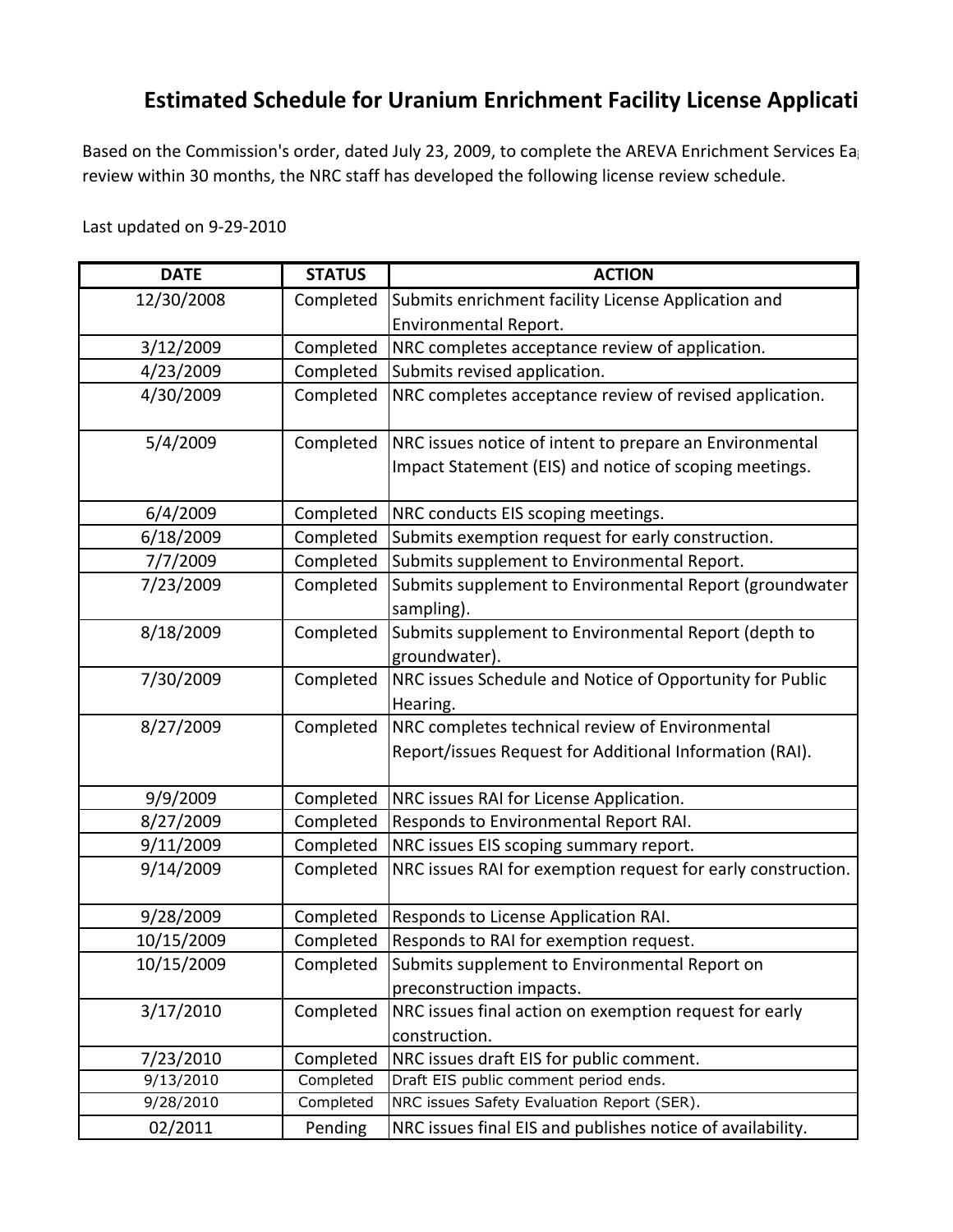| No Later than 1/2012 | Pending | Commission issues final decisions. |
|----------------------|---------|------------------------------------|
|                      |         |                                    |
|                      |         |                                    |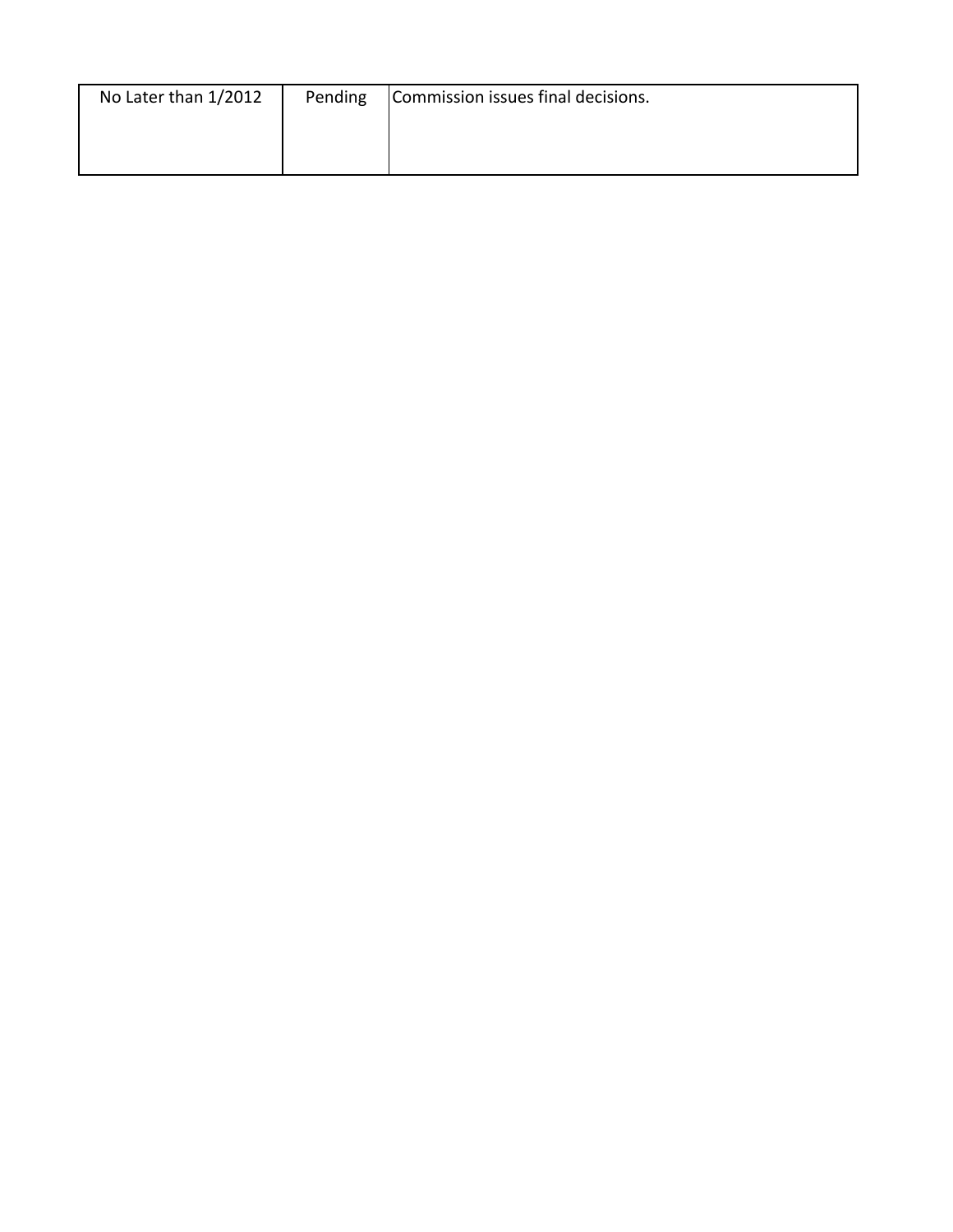## **on: AREVA Enrichment Services**

gle Rock Enrichment Facility license application

| <b>NOTE</b> |  |
|-------------|--|
|             |  |
|             |  |
|             |  |
|             |  |
|             |  |
|             |  |
|             |  |
|             |  |
|             |  |
|             |  |
|             |  |
|             |  |
|             |  |
|             |  |
|             |  |
|             |  |
|             |  |
|             |  |
|             |  |
|             |  |
|             |  |
|             |  |
|             |  |
|             |  |
|             |  |
|             |  |
|             |  |
|             |  |
|             |  |
|             |  |
|             |  |
|             |  |
|             |  |
|             |  |